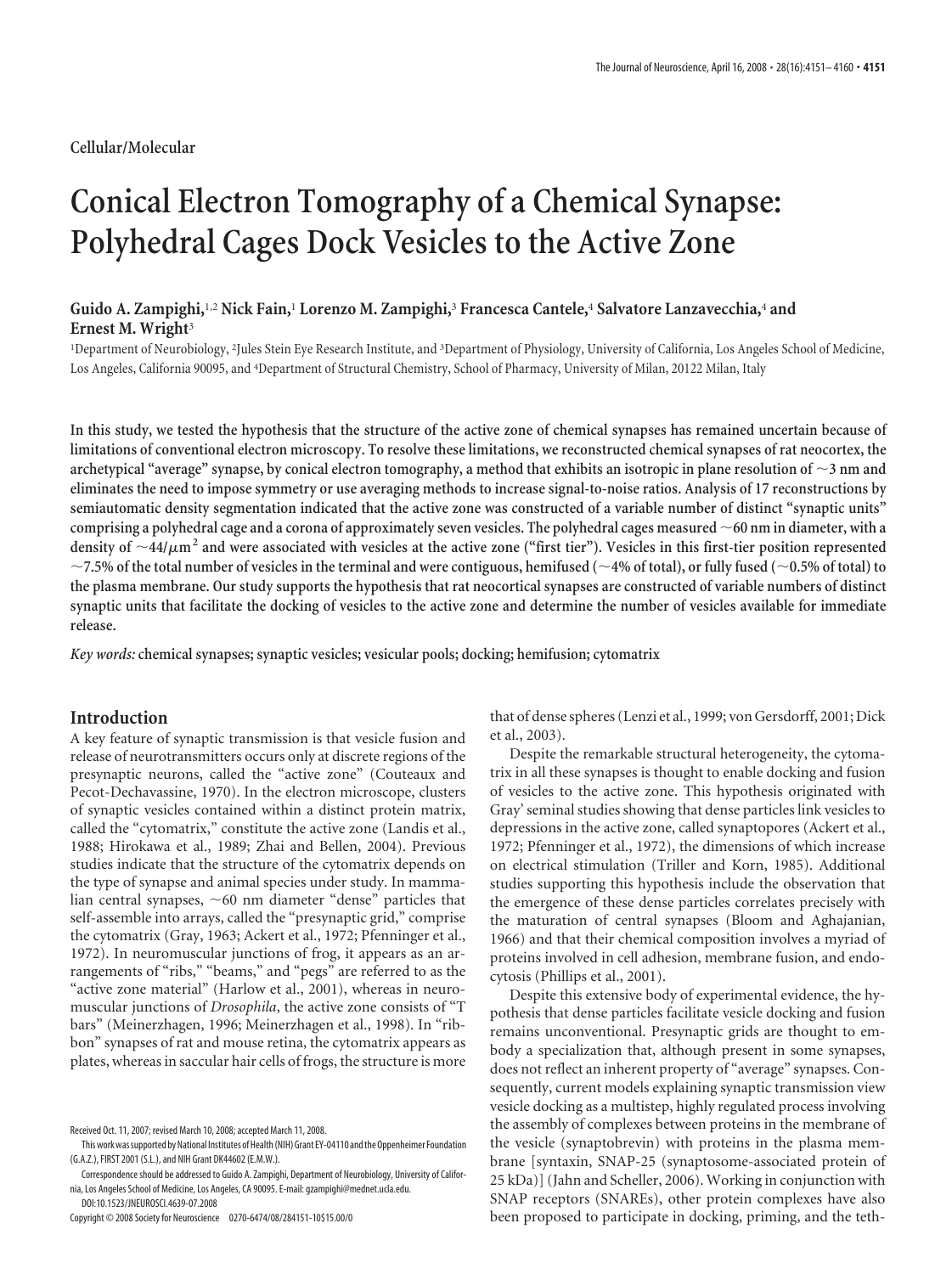ering of vesicles to the active zone (for review, see Zhen and Jin, 2004). The lack of structural information, however, has precluded establishing the possible relationship between these complexes and the dense particles first identified by Gray in central synapses.

In this study, we tested the possibility that, although presynaptic grids might be singular structures, dense particles are intrinsic structures of central synapses. We speculate that their presence might have been obscured by the limitations of conventional electron microscopy, including the "projection artifact," a result of projecting the entire thickness of the section onto a single plane. To resolve these limitations, we reconstructed chemical synapses of rat neocortex, the archetypical average synapse, by conical electron tomography and analyzed the maps using semiautomatic density segmentation (Lanzavecchia et al., 2005; Zampighi et al., 2005; Cantele et al., 2007; Salvi et al., 2008). At  $\sim$ 3 nm, the resolution of these methods is sufficiently high to identify vesicles that are hemifused with the membrane of the active zone (Zampighi et al., 2006).

Analysis of 17 reconstructions indicated that the active zone was constructed of a variable number of "units" comprising a polyhedral cage and a corona of vesicles. Our study strongly supports the hypothesis that rat neocortical synapses are constructed of variable numbers of these "synaptic units" that facilitate the binding and docking of vesicles to the active zone.

## **Materials and Methods**

The steps used to prepare the conical tomograms are listed in Table 1. The following paragraphs describe each step in an abbreviated form because they have been described in detail previously (Zampighi et al., 1980, 1989, 1997, 2005; Lanzavecchia et al., 2005; Salvi et al., 2008)

*Specimen preparation.* Tissue from the frontal association and motor neocortices was dissected from the brains of Sprague Dawley adult rats. Brains were perfused with aldehydes, postfixed in  $OsO<sub>4</sub>$ , dehydrated in ethanol, and embedded in Epon 812 (Zampighi et al., 1980, 1989, 1997). Thin sections of thickness with gray-to-silver interference color (55– 80 nm) were cut and deposited on 200 mesh grids coated with carbon or single-hole ( $\sim$  600  $\mu$ m diameter) grids coated with Formvar and carbon. The use of single-hole grids eliminated the interference that bars introduce when the specimen was tilted and rotated. The grids were floated on solutions of uranyl and lead, and their surfaces were peppered with 10 nm-diameter gold particles. The particles served as fiduciary markers for centering and preliminary alignment of the conical series. Thin layers of carbon were deposited on the exposed surfaces (triple carbon layer) to decrease the deformation ("shrinkage") induced by radiation damage.

In an effort to show that the preparative methods used for the neocortices produce reliable results, we applied them to solutions of two "known" proteins (F-actin and anti-actin IgG). The resulting reconstructions fit models of these proteins calculated by *x*-ray diffraction methods at higher resolution. Images of these reconstructions are included in the supplemental material (available at www.jneurosci.org as supplemental material).

*Collection of conical series, centering, alignment, and preliminary reconstruction.* We collected 17 conical series of images in the Gatan (Pleasanton, CA) 650 Single Tilt Rotating Holder in an FEI (Hillsboro, OR) Tecnai 12 electron microscope operated at 120 kV. The images were collected in a 2048  $\times$  2048 CCD Gatan camera at 34,230 $\times$  final magnification (pixel size, 0.409 nm). Imaging was performed using a minimum-dose method: searching was done at 2700 $\times$  magnification with minimum illumination, and the regions of interest were imaged by focusing  $\sim$ 2  $\mu$ m away. The thin sections were tilted (55° or 60°) and rotated in 3.5° or 5° steps through a complete 360° turn. The decrease in the relative distance between gold particles in untilted projections collected before and after completing the series estimated the shrinkage induced by radiation damage.

Manual prealignment involved using the NIH ImageJ software pack-

**Table 1. The steps used to prepare the conical tomograms**

**Preparation of Specimens: Plastic Embedded Sections**

Jl **Collection of Conical Series Alignment Based on Fiduciary Markers** Ιl  **Preliminary Reconstruction "Global" and "Local" Refinement Final Reconstruction Estimate of Resolution** Jl **Visualization and Density Segmentation**

age (Abramoff et al., 2004) to select a specific gold particle and shifting each image of the conical series such that the particle was in the center of all projections. After centering, the coordinates of other gold particles (five to eight) allowed us to find the orientation parameters (Euler angles and origin position) of the micrographs and calculate "preliminary" three-dimensional (3D) maps with the weighted back-projection algorithm (Radermacher, 1992).

*"Global" and "local" refinement.* The preliminary maps were refined first by using a "global" strategy in which the projections were iteratively cross-correlated with reprojections of an updated reconstruction (i.e., projection matching). During the computation of the reprojections, we tested incremental adjustments in the three projection parameters, ( $\alpha, \beta,$ and  $\gamma$ ) and monitored the results by statistical indices based on the variance of the volume (Zampighi et al., 2005). This global refinement strategy allowed the determination of the best values for all the shift and orientation parameters and improved both alignment and resolution of the preliminary maps.

Because the deformation induced by radiation damage (shrinkage) was nonlinear, the globally refined maps were further refined with a "local" refinement strategy (Cantele et al., 2007). The basic steps of the strategy involved the following: (1) partition of the preliminary reconstruction into subvolumes; (2) extraction of corresponding subareas for each subvolume from the micrographs of the tilt series; (3) reprojection of each subvolume according to the orientation parameters; and (4) refinement of these parameters by correlating each subarea to the corresponding computed projection. In this manner, the underlying strategy of projection matching as it applies to tomography (Zampighi et al., 2005) was combined with the ability to compute complete reconstructions by pasting together independently reconstructed subvolumes (Lanzavecchia et al., 2005).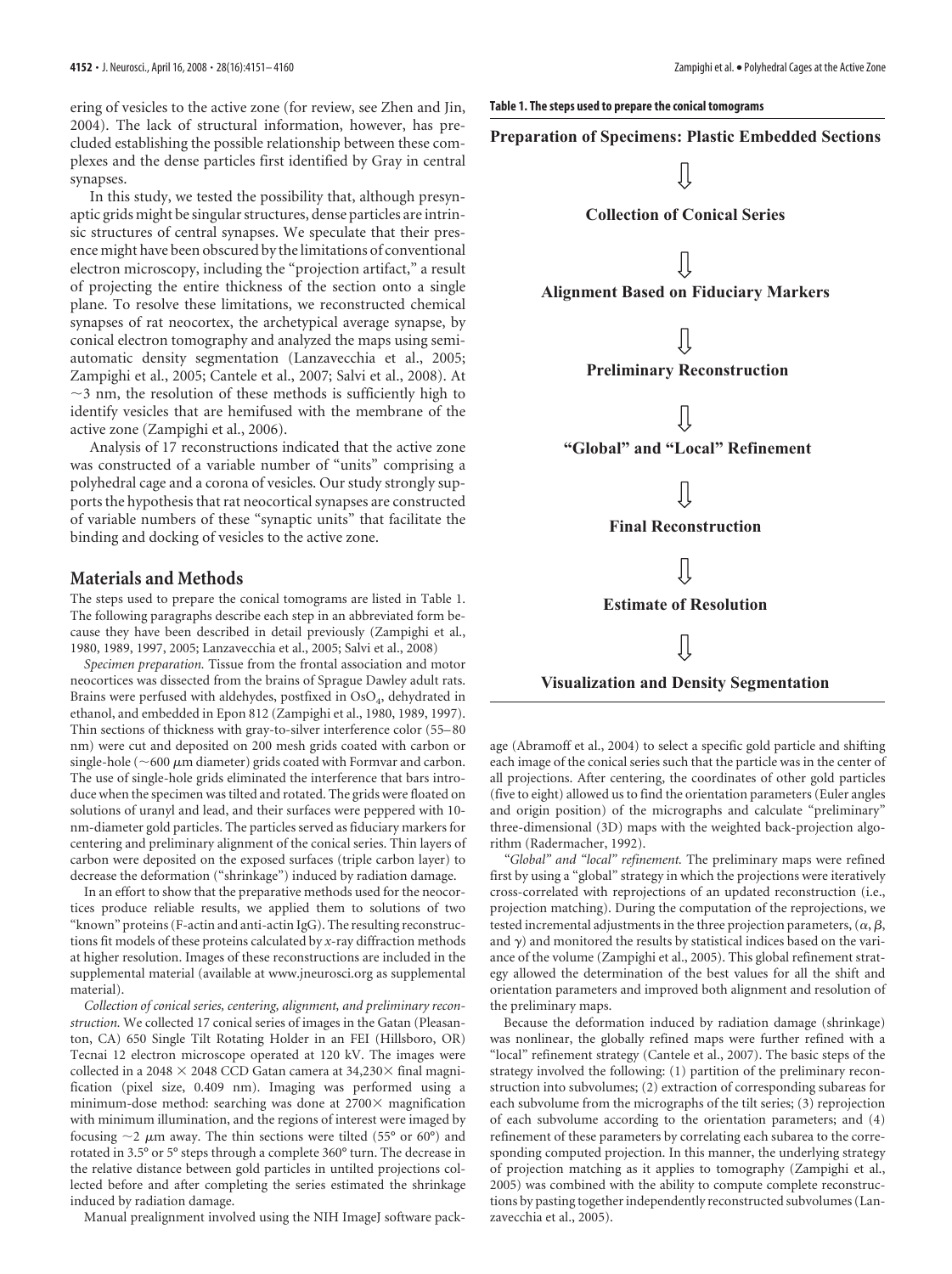

Figure 1. Planes of a reconstructed synapse. A shows a plane along the x-y direction to demonstrate the overall distribution of synaptic organelles. The presynaptic neuron contains clusters of vesicles that appear as circles bound by the trilayer structure representing the phospholipid bilayer of the membrane. The active zone, the region in which vesicles dock and fuse, faces a thick layer of density associated to the PSD. The blue arrows point to two vesicles at the edge of the active zone and in close proximity to the plasma membrane. One of them is hemifused, abutting another syndesome (not resolved in this plane of the reconstruction). The syndesome appears as a cage associated to the active zone (green) and surrounded by a partial corona of synaptic vesicles (yellow). Long filaments associate to vesicles in the cytoplasm of the terminal (red arrows). The intersecting brown lines indicate the location where planes along the*z*-direction were sectioned in the reconstructed volume. *B* and*C*show the*x–z*and *y–z*planes, respectively. Thesynaptic vesicles appear as circles bound by the unit membrane pattern representing the phospholipids bilayer of the membrane. Because the overall thickness of this pattern measured  $\sim$  6 nm, it follows that the resolution of the map, at one-half this thickness, would be  $\sim$ 3 nm. Note that the resolution of the map extends equally well in all directions. Scale bar, 75 nm.



**Figure 2.** The rendered volume of the reconstructed synapse. Visualization of the 3D structure of the synapse by volume rendering involves assigning light intensities to each voxel of the reconstructed volume. Rendering requires inverting the contrast of the planes so that matter is white and the lack thereof is black. Volume rendering shows vesicles as spheres instead of circles bounded by the unit membrane pattern (yellow). The plasma membranes appear as wavy surfaces (white bands) and the syndesome as a cage instead of a dense particle (green). Vesicles at the active zone are arranged as a corona (yellow) around the syndesome. The cytomatrix appears as ubiquitous densities, which are associated to the plasma membranes and which occupy the cytoplasm of the terminal. The thick layer of density located underneath the plasma membrane corresponds to the PSD. Scale bar, 75 nm.

The local refinement strategy also yielded a 3D volume and a set of orientation parameters for the *N* projections:  $\{\alpha_i, \beta_i, \gamma_i, \Delta x_i, \Delta y_i\}$  *i* = 0,1,. . . *N*}. The reconstructed "slab" volume was then divided into *M* small cubes, for which one edge of each corresponds to the height of the slab:  $C_j$ ,  $j = 0,1,...$  *M*. Each cube was then reconstructed from subregions of the properly extracted original micrographs. To extract these corresponding areas ( $256 \times 256$  pixels), we projected the center of each cube using the orientation parameters that obtained with the preliminary alignment process. Stacks of these small areas together with the Euler angles from the original map reconstructed the cubes. Because the projections were already centered, the shift parameters were set to 0, and the size of this new reconstruction increased to  $256 \times 256 \times 128$  for reliable reprojections.

The orientation parameters of each cube were then refined, as was done for the entire reconstruction, and the resulting reconstructions were projected again, along the directions dictated by the Euler angles. The contribution of the projection corresponding to the chosen viewing direction was subtracted from the volume to avoid bias in the subsequent projection matching. To determine a new shift value, the computed projections were correlated with the experimental projections extracted from the micrograph. The 64 cubes created in this process were reconstructed a second time varying the shift parameters but leaving the Euler angles constant. Calculation of the final reconstruction of the synapse required 64 parameter files rather than the single file required when applying the global refinement strategy.

*Visualization of the 3D maps and density segmentation.* We used the Amira software package to visualize reconstructed 3D sections of syn-

apses, using volume-rendering techniques, which involve assigning colors and intensities of light to each voxel based on a number of userdefined parameters. To facilitate studying the relationships between different organelles, we segmented the maps on the basis of density thresholds and/or topological considerations. Segmentation was performed both manually, by using tools of the Amira package, and semiautomatically by using JUST (Salvi et al., 2008). The semiautomatic segmentation process involved the following: (1) creation of a 3D watershed map (Vincent and Soille, 1991) of the volume; (2) extraction of the background noise; (3) extraction of vesicles, plasma membranes, gold particles, and syndesomes; (4) extraction of regions with high, medium, and low densities, regions that represented no "known" organelles but fit within a certain density range; and (5) composition of a final segmentation map in which all segmented structures were analyzed and conflicting assignments were resolved.

The segmented maps were volumes with the same size and topology of the original. In the segmented map, however, each voxel was an integer number assigned with an order that is fixed during the composition step. Information about density variation was recovered by combining the segmentation map *S* with the original volume *V*. For each voxel,  $v \in V$ , the corresponding value  $s \in S$  was tested for a specific label  $s'$  ( $s = s'$ ). A simple operation of logical and between *V* and the tested version of *S* produces a new volume  $V' = V$  and  $(S = s')$ . In  $V'$ , all voxels are zeroed apart from those belonging to the object associated to the label *s'*, which maintains their true density values. Instead of a single label *s'*, an interval [s', s"] can also be used. The volume *V'* was visualized by rendering techniques.

The algorithm was implemented in a program running under the Linux operating system. The graphic user interface was written in Java,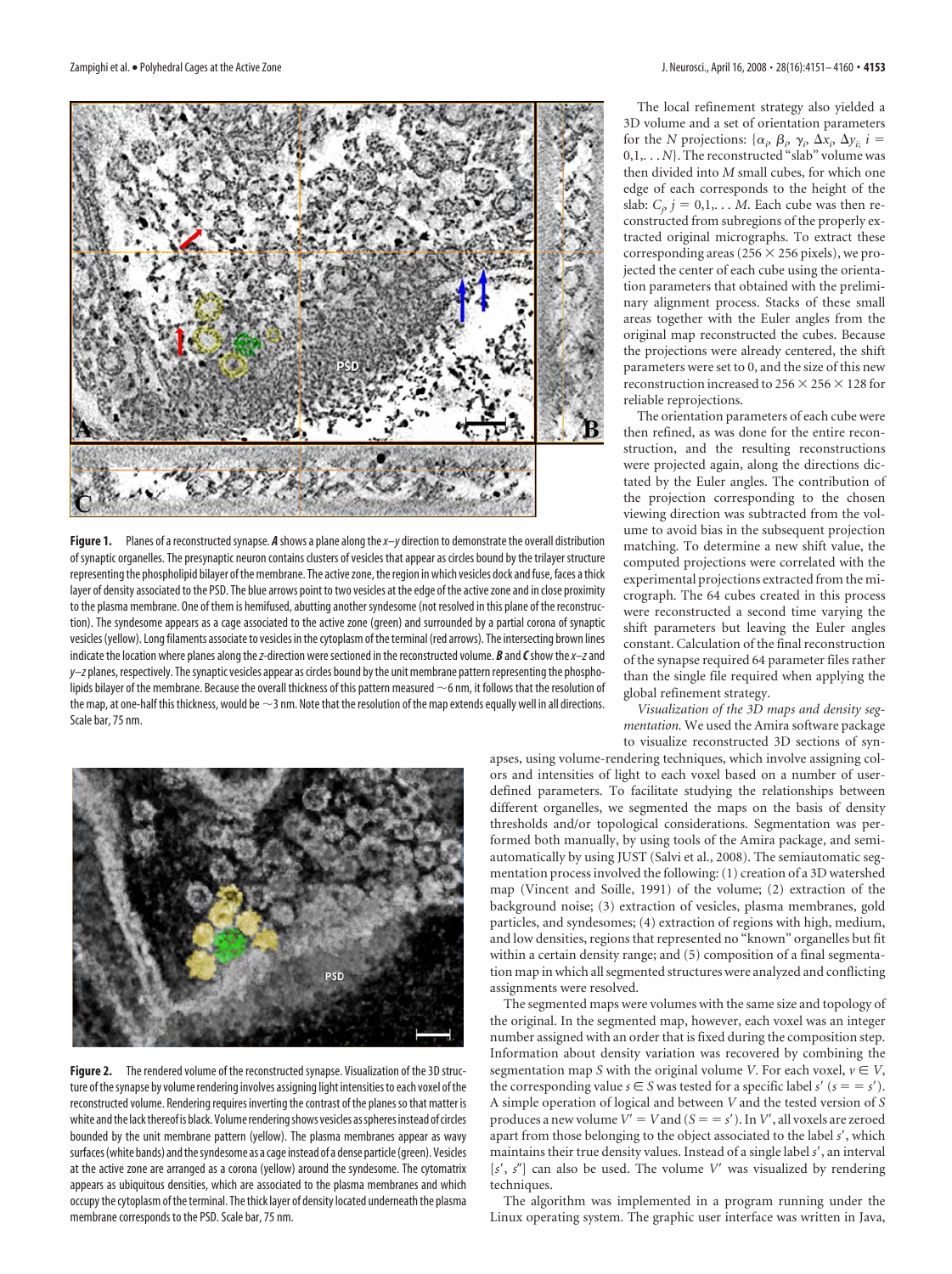

**Figure 3.** Semiautomatic segmentation of the reconstructed synapse. To understand the relationships that vesicles and plasma membranes establish with the cytomatrix, the two elements were split and presented in "complementary" maps. *A* shows the membrane map. Vesicles appear asspherical bodies, and plasma membranes appear as wavy planes highlighting the boundaries of the terminals. The unit membrane pattern is observed in the small region (left side) that was oriented perpendicular to the plane of the membrane. At the active zone, vesicles are arranged in arches, circumscribing emptyspaces, indicated by green stars. At the cytoplasm, the vesicles exhibited a more random orientation, although, at places, they appear to be arranged in single-file rows. *B* shows the cytomatrix map. At the active zone, large particles representing the syndesomes comprised the cytomatrix (green). These structures occupy the empty center of the coronas of vesicles seen in *A* (green stars). The surface of the syndesomes contains interruptions indicative of their cage-like structure. Note that, in the membrane maps, the middle syndesome was obscured by three vesicles in "front" of it. Note also the presence of the syndesome on the right, unresolved in the plane section of this synapse in Figure 1. The white arrows in both panels indicate a vesicle and the void created in the cytomatrix by the segmentation. Scale bar, 95 nm.

#### **Table 2. Quantifications of neocortical synapses**

| Presynaptic terminal                                        |                           |
|-------------------------------------------------------------|---------------------------|
| Length of active zone                                       | 7.6 $\mu$ m               |
| Area of active zone                                         | 0.45 $\mu$ m <sup>2</sup> |
| Syndesome                                                   |                           |
| Number                                                      | 20                        |
| $x/y$ ratio                                                 | $1.0 \pm 0.08$ (n = 28)   |
| Diameter (nm)                                               | $59 \pm 4.5$ (n = 58)     |
| Center-to-center spacing (nm)                               | 106 (52%); 162            |
|                                                             | $(35\%)$ ; 232 (13%)      |
| Density ( $\mu$ m <sup>2</sup> of active zone)              | 44                        |
| Number of attached vesicles                                 | 7                         |
| Synaptic vesicles                                           |                           |
| <b>Total number of vesicles</b>                             | 912                       |
| Total number of vesicles attached to syndesomes             | 18%                       |
| Vesicles attached to syndesome only (second tier)           | 12%                       |
| Vesicles attached to syndesome and active zone (first tier) | 7%                        |
| Vesicles attached to syndesomes and hemifused               | 4%                        |
| First tier vesicles that were hemifused                     | 57%                       |
| Hemifused vesicles attached to two syndesomes               | 1%                        |
| <b>Fully fused vesicles</b>                                 | 0.5%                      |
|                                                             |                           |

The table summarizes data collected from 17 reconstructions of rat neocortical synapses. The number of syndesomes (20) and vesicles (912) refer to "complete" organelles after correcting for those that are incomplete and located at the edges of the sections.

whereas all intensive computational routines were written in "C." Display of images and volumes also used NIH ImageJ (Abramoff et al., 2004) and Bsoft (Heyman, 2001) software packages.

*Resolution of the maps.* We estimated the resolution of the maps by Fourier shell correlation (FSC) (Van Heel, 1987) and from the thickness of the phospholipids bilayer (Zampighi et al., 2005). After their refinement with global and local strategies, the resolution was estimated from the dimensions of the "unit membrane" pattern (Robertson, 1959, 1987; Zampighi et al., 2005). Because FSC requires two independent 3D reconstructions, we split the series into subsets comprising odd and even numbered images and used them to reconstruct two independent 3D maps. The reconstructed volumes were partitioned in the subvolumes as defined previously, and each one was reconstructed two times using either even or odd projections of the original series and then compared with FSC to measure local resolution. Because each reconstruction was calculated from one-half the dataset, FSC yielded undervalued estimates of the resolution in the maps. A more realistic estimate was obtained using the equation described by Cardone et al. (2005), which is the correlation curve defined by the following equation: even/odd  $FSC = 2FSC/$  $(FSC + 1)$ . In this case, we estimated the resolution by cutting the curve at either 0.5 or 0.3.

The thickness of the unit membrane pattern was measured in individual planes selected from three refined 3D maps. For each map, we selected five planes, and, in each plane, we performed 10 –15 measurements using the measuring editor of the Amira package. Because there was significant variability in the distribution of the densities comprising the pattern, we measured regions of the plasma and vesicular membrane in which the dense layers appeared equivalent. In these regions, we measured the distance between the centers of the layers. This method eliminated the bias in selecting the boundaries of the dense layers. By comparing the resolution between both methods, we have estimated that the resolution of the conical maps was  $\sim$ 3 nm (Zampighi et al., 2005, 2006).

*Quantifications.* In 17 tomograms, we quantified (1) the length and area of the active zone, (2)

the number and diameter of the syndesomes as well as their center-to-center spacing, and (3) the vesicles in the terminal, including the total number, those attached to the syndesome, and those both hemifused and fully fused with the active zone.

For the active zone, the length was equal to the length of the layer of density associated to the abutting postsynaptic plasma membrane measured using the measuring tool in the Amira software package. In synapses in which the active zone was highly curved, the estimates used a series of straight lines created with the Amira measuring tool to approximate this curve. The area of the active zone was estimated by multiplying the length by the distance along the *z*-axis. This distance was estimated by multiplying the number of planes containing active zone by the thickness of each plane (0.82 nm). In reconstructions in which the angle between the plasma membrane and the plane sections different from 90°, the distance along *z* was corrected by dividing by the cosine of the angle. This increased the total area of the active zone by  $\sim$ 15%.

The number of syndesomes was tabulated using the landmarks in Amira. Measuring the diameter of the syndesome required first orienting the reconstruction so that the cage was perpendicular to the plasma membrane. In this orientation, the diameter was measured both perpendicular and parallel to the plane of the active zone. Because of the thickness of the thin section, syndesomes were often incomplete in the *z*-direction. To calculate the number of "complete" syndesomes, it was necessary to apply a correction factor to the total number of syndesomes tabulated in our reconstructions. To obtain this factor, we estimated the average thickness in the *z*-direction per syndesome ( $\sim$ 33 nm). Dividing this by the average syndesome diameter calculated above  $(\sim 60 \text{ nm})$ , we arrived at the correction factor, 0.55. This was then applied to the tabulated number of incomplete syndesome (36), yielding a total of 20 complete syndesomes. The center-to-center spacing was also measured in reconstructions containing two or more syndesomes using also the Amira measuring tool. The measurements were first binned and then plotted with the program fityk (http://www.unipress.waw.pl/fityk/). The *x*-axis represents the spacing between cages in nanometers and the *y*-axis the number of measurements after binning. The three Gaussian peaks representing the measurements were refined until reaching convergence. The parameters of the Gaussians (center, height, and width) provided the area under the curve from which the size of the subpopulations was obtained and expressed as percentage of the total area under the Gaussians.

For the quantification of the number of synaptic vesicles, landmarks from the Amira software package were created for each vesicle, the center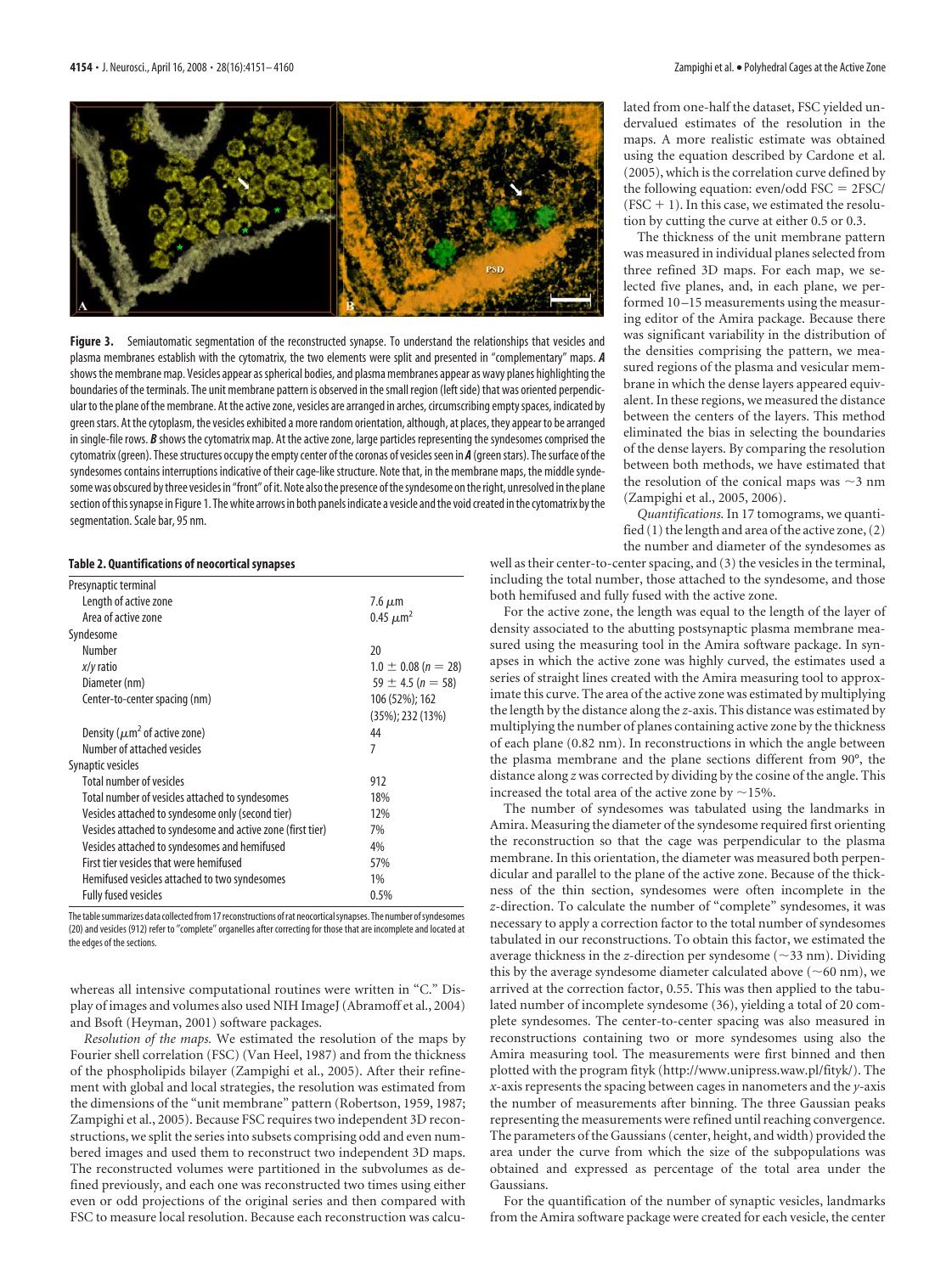

**Figure 4.** Segmentation of a syndesome and its corona of vesicles. This figure illustrates the relationships between the syndesome, its corona of vesicles, and the plasma membrane. *A* shows thesyndesome comprising the central particle connected to an outer ring by radial spokes. The corona, comprising five synaptic vesicles, is intimately associated with the external ring. **B** shows a view oriented perpendicular to the plasma membrane, as determined by the unit membrane structure of the plasma membrane and three of the vesicles. The cage exhibits three faces and a series of spikes linking the vesicles of the corona to its surface (small arrows). The vesicle indicated by the white arrow is hemifused to the plasma membrane.*C*shows a fully fused vesicle (red) associated to the syndesome (green). The corona of vesicles appears incomplete and some are difficult to appreciate because the viewing angle emphasizes the opening with the plasma membrane. Scale bar, 60 nm.



**Figure 5.** Hemifused vesicles associated with two cages*. A* is a plane of a small region of the active zone in which a synaptic vesicle (red) is attached to two cages (green). *B* is a portion of the rendered volume of the same region. Four classes of vesicles were labeled with arrows: (1) those attached to two cages and the active zone (arrow 1); (2) those attached to one syndesome and the active zone (first tier; arrow 2); (3) those attached to a syndesome but separated from the plasma membrane (second tier; arrow 3); and (4) those attached to filaments of the cytomatrix (arrow 4). Scale bar, 60 nm.

of which was located within the reconstruction; these markers were then counted. After tabulating the total number of vesicles in the terminal, we counted the vesicles of the coronas around syndesomes. These vesicles were classified into two types that were counted separately: (1) those attached to the syndesome and the active zone (first tier), and (2) those attached only to the syndesomes and  $\sim$  50 nm away from the plasma membrane ("second tier"). First-tier vesicles were further subdivided into (1) those in contact with the plasma membrane, (2) those that merged their external leaflets with the plasma membrane (hemifused), and (3) those that were fully fused with the plasma membrane ("omega" figures). The numbers of these three types of first-tier vesicles were expressed as percentages of the total number in the terminal (Table 2).

*Comparison with a clathrin model.* We compared the structure of the polyhedral cages with the faces of the clathrin cage model available in the Protein Structure Data Bank (PDB) for the hexagonal barrel structure, reconstructed from cryomicroscopy data (Fotin et al., 2004). The atomic models of both the independent part and the full cage have been published (models 1XI4.pdb and 1XI4.pdb1, respectively). To focus our attention on the polygonal faces, we cut the distal segment of the chains and the terminal domains, which remain inside the cage. Then we used the program SITUS (Wriggers et al., 1999) to create a density map of the structure at the same pixel size as our reconstruction. To solve the problem of entire cages being larger than the thickness of the reconstructed volume, we compared only the regions made by two pentagons and one hexagon. These regions of the model were extracted from the PDB files and used to create the corresponding density maps. We then manually positioned the model in our maps and checked that the overall size of the edges and the value of the angles were compatible.

### **Results Overall structure**

Rat neocortical synapses are asymmetric junctions formed by the association of presynaptic and postsynaptic neurons (Fig. 1*A*). As in studies based on the analysis of single projections, their defining characteristics are clusters of vesicles in the presynaptic neuron, a layer of dense material on the plasma membrane of the postsynaptic neuron [postsynaptic density (PSD)] (Figs. 1*A*, 2) and the intervening extracellular space separating both neurons (the synaptic cleft). In neocortical synapses, the width of the cleft was approximately twice that of the extracellular space of nonsynaptic regions ( $\sim$ 45 vs 15–20 nm). In contrast, the width of the extracellular cleft of rat hippocampal CA1 synapses is smaller, and the active zone exhibits the pentalamellar structure reminiscent of electrical synapses (Skisou et al., 2007).

The length of the postsynaptic density defines the active zone, the region in which vesicles fuse with the plasma membrane of the presynaptic neuron. The cytoplasm of the presynaptic neuron also contains cytoskeletal elements (the cytomatrix), the structure of which depends on their location in the terminal. At the active zone, the cytomatrix features dense particles, called here syndesomes (from Greek, *syndeo*, to associate, attach, or connect, and *soma* meaning body). Deeper within the cytoplasm, however, the cytomatrix comprised long filaments and smaller particles (Fig.

1*A*, red arrows). These synaptic organelles were observed in planes sectioned along the *x*, *y*, and *z* directions (Fig. 1*A–C*), as well as by viewing the maps with volume-rendering methods (Fig. 2).

### **The active zone**

Having shown that the reconstructed volume of the synapse exhibited the consensus structure deduced from projections (Palay and Palade, 1955; Gray, 1963; Peters et al., 1991), we proceeded to analyze the active zone in 17 conical reconstructions (for a total length of  $\sim$  7.6  $\mu$ m and area of  $\sim$ 0.45  $\mu$ m<sup>2</sup>). Analysis of these regions throughout the reconstructions indicated the presence of complexes comprising a centrally placed syndesome surrounded by a corona of synaptic vesicles (Figs. 1*A*, 2, yellow and green). We estimated the density of syndesomes to be  $\sim$ 44/ $\mu$ m<sup>2</sup>, with  $\sim$ 18% of the total number of vesicles in the terminal (164 of 912) contained within the corona. The vesicles of the corona were distributed along the surface of the syndesome, appearing complete only when viewed by volume-rendering methods (compare Figs. 1*A*, 2). The syndesome–vesicle complex was present in 16 of the 17 reconstructions collected for the study. In none of the reconstructions, however, did syndesomes include vesicles in their lumens.

With semiautomatic segmentation (Salvi et al., 2008), the process of additional analysis was made dynamic, allowing enhanced control over individual organelles and their constituent parts. Colors demarcating known regions of the cell could be easily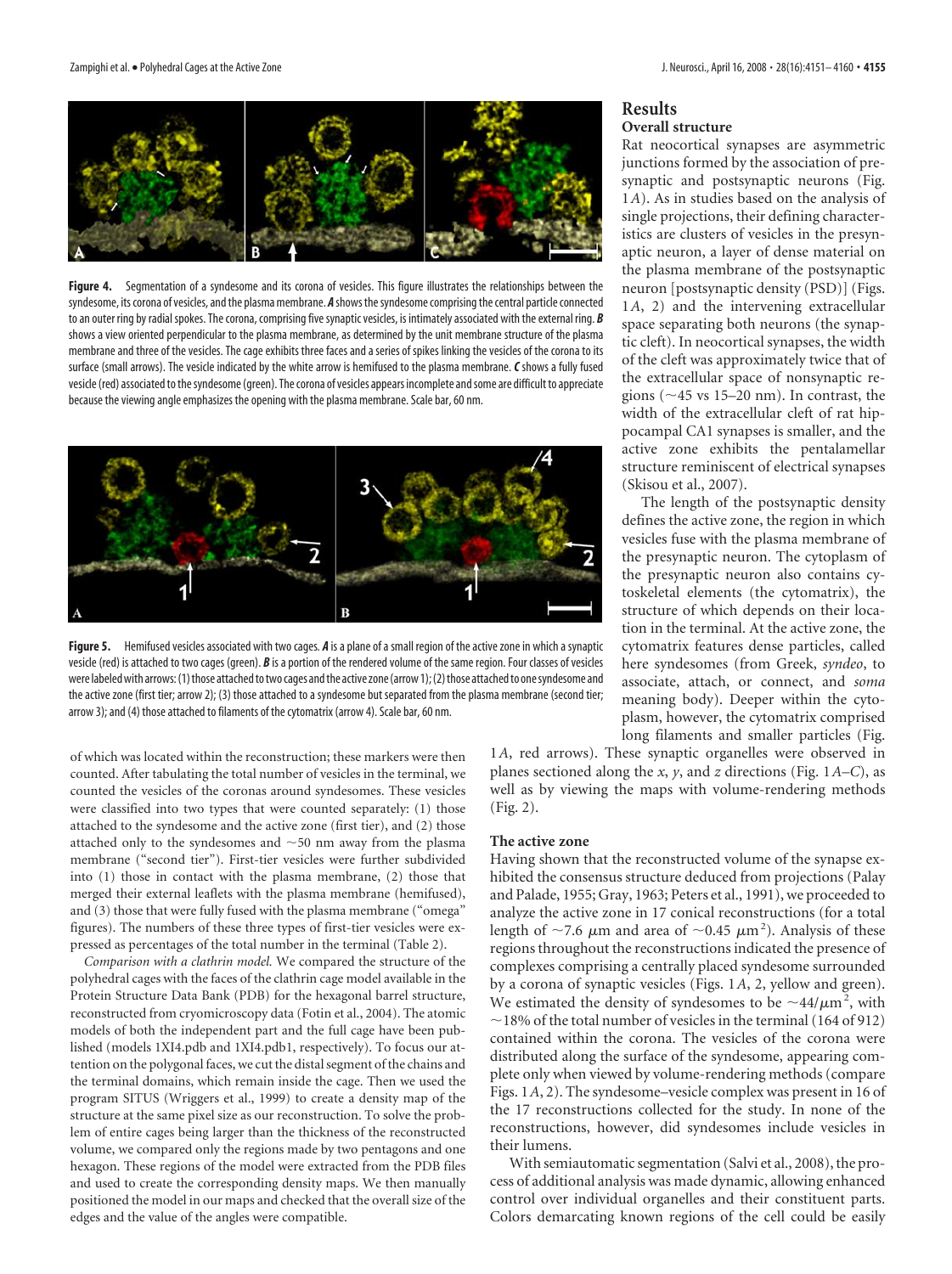

**Figure 6.** Center-to-center spacing of neighboring polyhedral cages. The values of the center-to-center were first binned and then plotted with the program fityk (http://www. unipress.waw.pl/fityk/). The*x*-axis represents the spacing between cages in nanometers, and the *y*-axis represents the number of measurements after binning. Visual inspection indicated the presence ofthree peaksthatwererefined untilreaching convergence. The parameters ofthe Gaussian curves (center, height, and width) provided the area under the curve from which the size of the different subpopulations was obtained and expressed as percentage of the total area under the peaks. The two peaks from the left are centered at 106 and 162 nm and represent, respectively, 52 and 32% of the total area. Thus, 52% of the area of the active zone contains syndesomes separated by a single vesicle, whereas 32% contains syndesomes separated by two vesicles (indicated by the schematic drawings under the respective curves). The predominance ofmeasurements inthese binssuggestssignificant hexagonal close packing inthe arrangement of units onthe active zone. Theremainingsmall peak is centered at 232 nm andrepresents 13% of the total area, suggesting that regions that deviate from perfect hexagonal close packing also occur in the active zone (see Fig. 9).

added or changed, and the regions themselves could be made translucent or temporarily removed. A combination of these approaches yielded several strategies. First, we segmented the vesicles and plasma membranes separately from the syndesomes and other components of the cytoskeleton. We called these complementary maps the membrane and the cytomatrix map (Fig. 3*A*, *B*, yellow, white, green, and brown). From the analysis of these complementary maps, we deduced that the cytomatrix determined the arrangement of vesicles in the presynaptic terminal. At the active zone, the membrane maps depicted vesicles as hollow spheres arranged as arches around empty spaces (Fig. 3*A*, stars). In the cytomatrix maps, spherical voids created by the absence of vesicles surrounded particles of distinct dimensions and shape representing the syndesomes (Fig. 3*B*, green). Deeper within the cytoplasm, syndesomes were replaced with webs of filaments and small particles encasing vesicles and arranging them in single-file rows (Fig. 3*A*,*B*, arrows) (see Fig. 9*B*,*C*).

We then segmented the syndesome, the synaptic vesicles, the plasma membrane, and the filaments of the cytoskeleton assigning a different color to each element (see Figs. 4, 5, 7, 8). Using this strategy, we found that short spikes linked vesicles of the corona to the surface of the syndesomes (Fig. 4*A*,*B*, arrows). We also found that, whereas vesicles of the corona represented  $\sim$  18% of the total, only those at their base were abutting the active zone. These vesicles represent  $\sim$  7% of the total (64 of 912) and are referred to as first tier because of their proximity to the plasma membrane.

We then studied the region of contact that first-tier vesicles establish with the plasma membrane to determine whether it comprised one or two membranes. We found that  $\sim$  57% of firsttier vesicles (36 of 64) established a small (20 –25 nm diameter) region of contact in which their external leaflets merged with the plasma membrane (hemifusion). Hemifused vesicles associated with syndesomes represent  $\sim$  4% of the total (36 of 912), strengthening previous studies indicating that the overwhelming majority of synaptic vesicles contiguous with the active zone are



Figure 7. Syndesomes are polyhedral cages. A small region of the active zone (white band), a syndesome (green) and its corona of synaptic vesicles (yellow), was segmented and rotated around an axis represented by the plane of the plasma membrane. *A* shows a view oriented perpendicular to the active zone, as determined by the trilayer structure of the plasma membrane (white band). The syndesome appears as a cage with polygons, discernable by the four dark regions of their centers, arranged in a row. **B** shows a view rotated  $\sim$ 30° from the perpendicular plane, as determined from the disappearance of the trilayer structure. A larger region of the surface of the cage is revealed demonstrating the series of polygons tessellating its surface. C shows the en face view of the plasma membrane ( $\sim$ 0°). This view shows the entire thickness of the section. Only a part of the cage comprising three polygons meeting at a vertex is clearly visible (white arrow). To view the surface of the polyhedral cage, the vesicles of the corona were excluded. The straight line and the arrow show the direction of the rotation used to generate the views. Scale bar, 90 nm.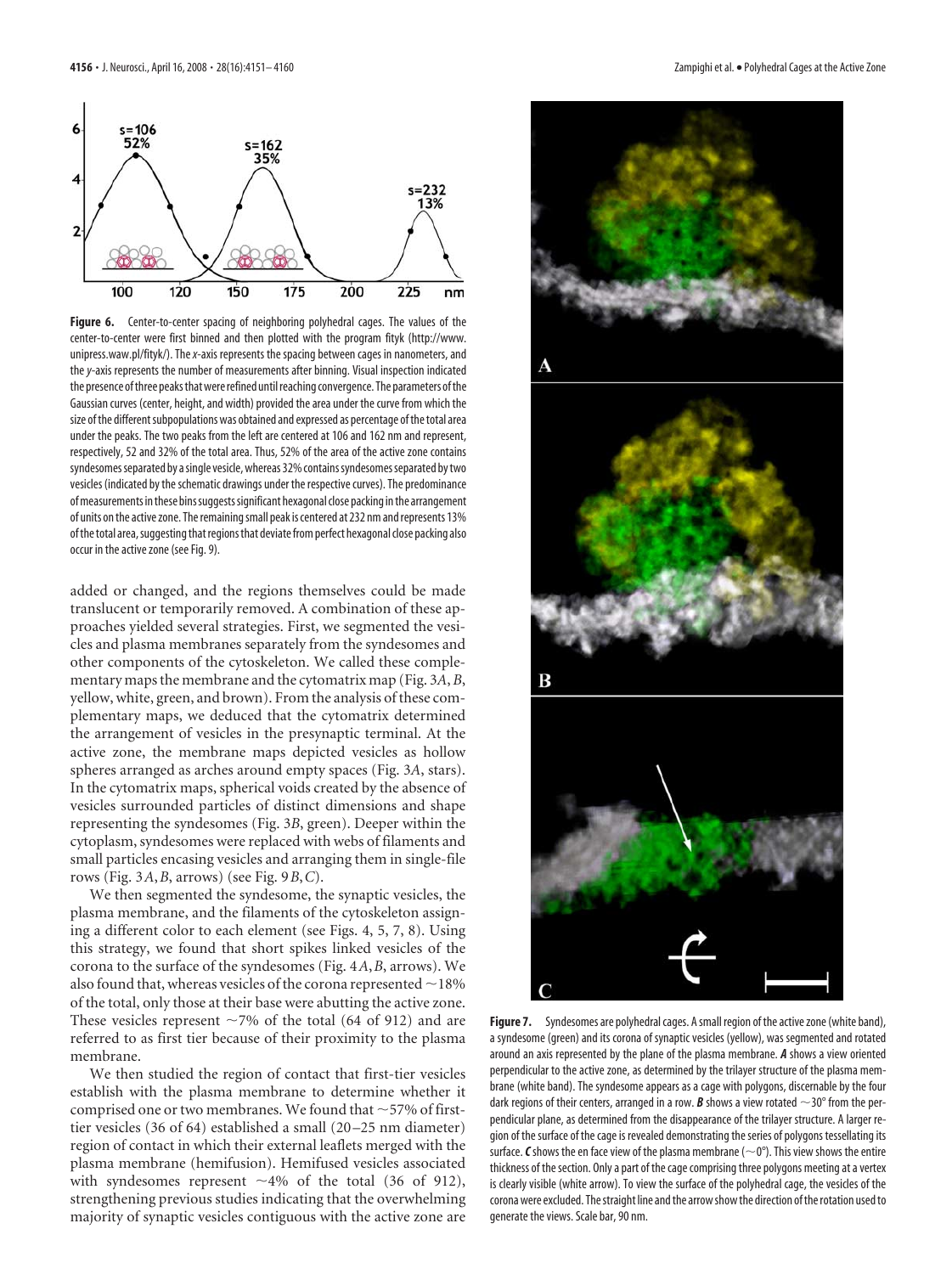

**Figure 8.** Comparison with a clathrin model. We compared the structure of the polyhedral cages (*A*) with the faces of the clathrin cage model available in the Protein Structure Data Bank for the hexagonal barrel structure, reconstructed from cryomicroscopy data by averaging thousands of cages and by applying D6 symmetry (1XI4.pdb and 1XI4.pdb1) (Fotin et al., 2004). In the model of the hexagonal barrel, there are two types of hexagons: those lining the top (or the bottom) of the barrel, which is surrounded only by pentagons, and the hexagons of the central belt, which are in contact with both pentagons and hexagons. *B*, The hexagon coming from the belt produced a slightly better fit. Although it was not possible to observe a precise correspondence between the two lattices, both were comparable in size and shape. Scale bar, 60 nm.

hemifused (Zampighi et al., 2006). In contrast, vesicles fully fused with the active zone (Fig. 4*C*, the omega figures) represent only  $\sim$ 0.4% of the total number of vesicles in the terminal.

We also examined the vesicles between neighboring syndesomes. We observed that often a single synaptic vesicle spanned the space between two syndesomes (Fig. 5*A*,*B*, red). Moreover, they were hemifused with the plasma membrane, consisting of  $\sim$ 1% of the total number of vesicles in the terminal (10 of 912). We also found situations in which two vesicles occupied the space between neighboring syndesomes (see center-to-center measurements). Regions in which units of syndesomes with their surrounding corona of vesicles were not contiguous were rare, representing  $\sim$ 13% (Fig. 6). Syndesomes and their associated vesicles thus occupied the great majority of the area of the active zone, leaving few empty spaces for unassociated vesicles to contact the plasma membrane.

From the quantifications in Table 2, synaptic vesicles could be classified as those associated with syndesomes and arranged in coronas ( $\sim$ 18% of total), those associated simultaneously with syndesomes and the active zone ( $\sim$ 7% of total), those that are hemifused ( $\sim$ 4% of total), those associated to the active zone and two syndesomes (1% of total), and those fully fused ( $\sim$ 0.4%) to the plasma membrane.

#### **Syndesomes are polyhedral cages**

An unexpected conclusion from semiautomatic segmentation and analysis of the active zone was that syndesomes were polyhedral cages (Figs. 3*B*, 4*A*, green). The first indication arose from the analysis of planes. They revealed a central particle connected to an external ring (Fig. 4*A*,*B*) and short spokes connecting the cages to the vesicle of the corona (Fig. 4*B*,*C*). The cages were approximately spherical, with an  $x/y$  ratio of 1.0  $\pm$  0.08 (mean  $\pm$ SD;  $n = 29$ ), where *x* and *y* are the dimensions parallel and perpendicular to the plasma membrane. The diameter of the cage measured 59  $\pm$  4.5 nm (mean  $\pm$  SD;  $n = 58$ ). To obtain accurate values for the center-to-center spacing, the measurements were fitted with three Gaussian curves, the peaks of which measured 106 nm (52%), 162 nm (35%), and 232 nm (13%) (Fig. 6). The

peak at 106 nm represents the packing of units of polyhedral cages with their corresponding coronas of vesicles such that they overlap, sharing a vesicle between them. The peak at 162 nm represents packing of two abutting units, and the smaller peak at 232 nm represents the areas of active zone not filled by units of syndesomes and associated vesicles, demonstrating as expected that the arrangement of units on the plane deviated from perfect hexagonal close packing.

Rotating the polyhedral cage and its corona of vesicles provided additional information about the polyhedral structure of the syndesome (Fig. 7*A–C*). We used the appearance of the unit membrane pattern to determine that the views spanned 90° rotations. Views oriented either perpendicular or rotated  $\sim$ 30° with respect to the active zone revealed the characteristic arrangement of rings tessellating the surface (Fig. 7*A–C*). In contrast, en face views revealed the active zone as a plane and exposed the rings of the polyhedron in con-

tact with the corona of vesicles (Fig. 7*C*). In these views, the distance between vertices of the cage measured 35–38 nm (Fig. 7*C*).

The overall structure of the syndesome somewhat resembles that of the clathrin cage comprising "coated" vesicles, the organelles involved in membrane retrieval in the presynaptic terminal (Slepnev and De Camilli, 2000). Consequently, we compared the cage in the syndesome with the clathrin lattice of the hexagonal barrel structure, reconstructed from cryomicroscopy data (models 1XI4.pdb and 1XI4.pdb1) (Fotin et al., 2004). In the model of the hexagonal barrel, there are two types of hexagons: those lining the top (or the bottom) of the barrel, which is surrounded only by pentagons, and the hexagons of the central belt, which are in contact with both pentagons and hexagons. Maps from each substructure were fitted into the cage of the syndesome. Within these two regions, it appeared that the hexagon coming from the belt produced a better fit. Although it was not possible to observe a precise correspondence between the two lattices, both were comparable in shape (Fig. 8*A*,*B*). The length of the clathrin leg in the syndesome, however, was somehow shorter than in the asymmetric unit of the molecular model. This difference might result from the shrinkage of the section induced by radiation damage during the collection of the series (Zampighi et al., 2005). The cages were irregular and did not correspond to any of the perfect polyhedron described in the literature. However, the mean diameter of the syndesome was in good agreement with the diameter of the mini-coat clathrin structure (62 nm) described by Fotin et al. (2004).

Finally, we also examined the cytomatrix associated with vesicles deeper within the terminal. In this region, filaments of variable length comprised the cytomatrix (Fig. 9*A–C*). Short filaments formed webs around vesicles (Fig. 9*B*,*C*, white arrow). Long filaments tethered neighboring synaptic vesicles to the active zone and interconnected neighboring cages (Fig. 9*A–C*). The diameter of these filaments was thinner than the short filaments interconnecting vesicles in presynaptic terminals of the rat hippocampal CA1 area ( $\sim$ 6 vs 10-15 nm) (Siksou et al., 2007).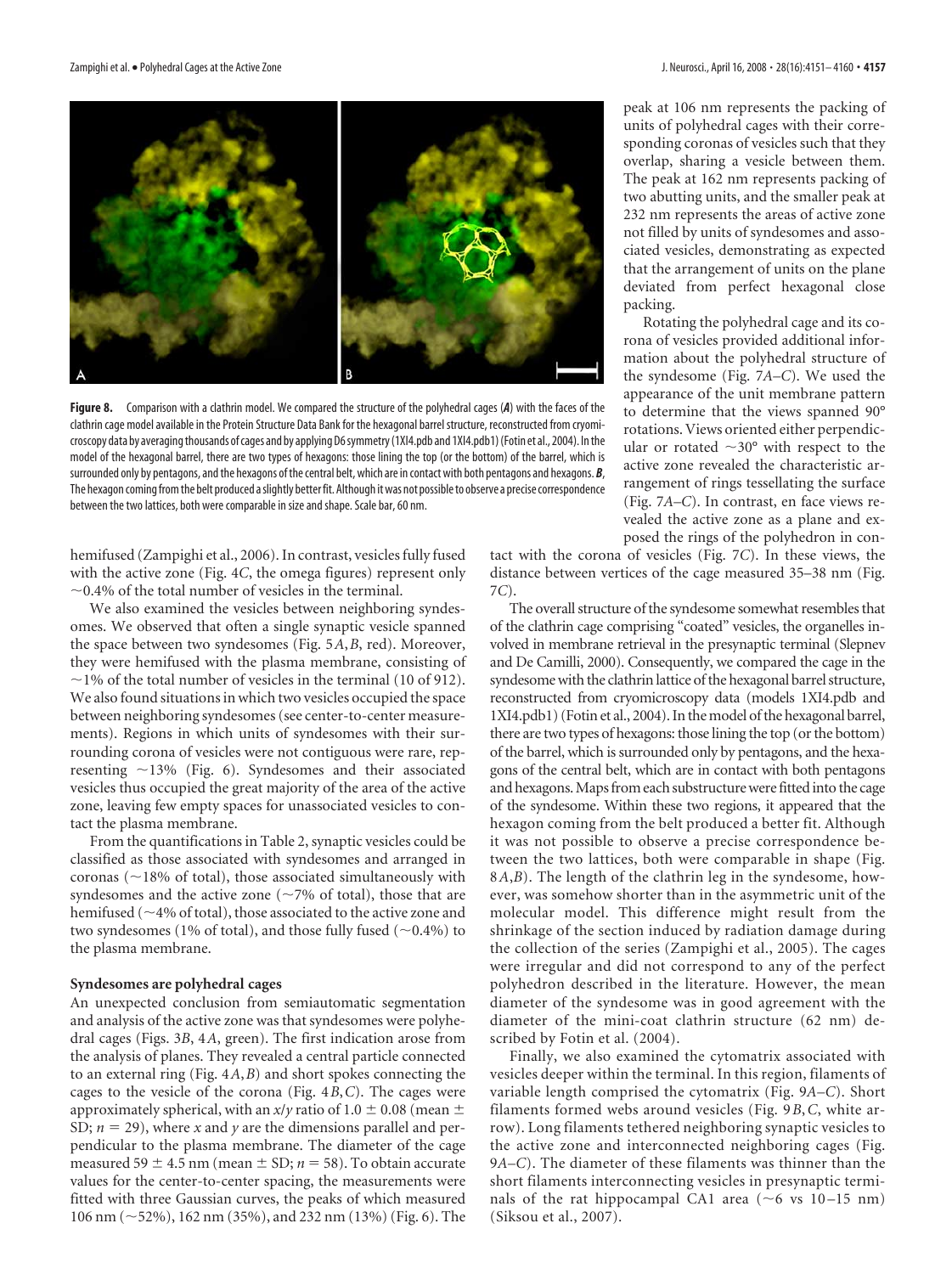

Figure 9. Relationships between cages, vesicles, and the cytomatrix. This figure illustrates the interactions between polyhedral cages (green), the vesicles (yellow), and the filaments (red) inthe cytoplasm oftheterminal. Thisregionseen herewas croppedfromthemap in Figure 3. A shows two cages (green) associated to the active zone and surrounded by vesicles (yellow). The densities occupying the spaces between these organelles contain components of the cytoskeleton (the cytomatrix). These on top of the cages were colored red for emphasis. PSD indicates the layer of density associated to the postsynaptic membrane. *B* shows the same region after removing the cytoskeleton, including PSD. The filaments colored red attached to the syndesomes were maintained to demonstrate the location of vesicles within the terminal. C shows the region after removing the synaptic vesicles. This view shows the syndesomes associated to the plasma membrane and the interconnecting filaments. Vesicles were attached along the entire length of filament. At places, the cytoskeleton appeared as islands in which filaments formed a web decorated with small particles. Arrows indicate the relationship of vesicles to cytomatrix. Scale bar, 60 nm.

#### **Table 3. The average synapse**

| Diameter ( $\mu$ m)                  | 0.5     |
|--------------------------------------|---------|
| Area ( $\mu$ m $^2$ )                | 0.196   |
| Number of vesicles                   | 397     |
| Number of syndesomes                 | $8 - 9$ |
| Vesicles in corona                   |         |
| First-tier vesicles                  | 28      |
| <b>Hemifused vesicles</b>            | 16      |
| Hemifused attached to two syndesomes | 4       |

The information from Table 2, normalized to fit an average synapse. These data were used to construct the model of the synapse in Figure 10.

# **Discussion**

The principal conclusion of our study is that a variable number of units, or complexes, each comprised a polyhedral cage, or syndesome, with a surrounding corona of vesicles that constitute the active zone of rat neocortical synapses. Although the polyhedral structure of this cage is first noted here, the existence of these units is supported by a wealth of published information, indicating their presence in a variety of central synapses (Gray, 1963; Ackert et al., 1972; Pfenninger et al., 1972; Peters et al., 1991; Zampighi and Fisher, 1997). Furthermore, a possible role of the polyhedral cage in docking and fusion is suggested by the strong presence of vesicles in their corona that are hemifused or fully fused to the plasma membrane (Fig. 4*B*,*C*).

The particular coronal arrangement of vesicles around the perimeter of the syndesome and their absence from the lumen were initial indications that syndesomes might function as "docking stations" (Figs. 1–3*A*). This arrangement became evident only after vesicles and the presynaptic cytomatrix were segmented and reconstructed in separate maps (Fig. 3*A*,*B*, yellow, green, and brown). Estimates of the number of vesicles comprising these coronas (Table 2) indicated that essentially all vesicles at the active zone were associated to at least one syndesome. To test this conclusion, we examined the 3D structure that different vesicles of the corona establish with the plasma membrane at the active zone.

Arrangement in coronas defined two types of vesicles: those at their base (first tier) and those at their crook, located  $\sim$  50 nm from the plasma membrane (second tier). As reported in previous studies, approximately one-half of the vesicles occupying the first tier position were hemifused with the plasma membrane (Zampighi et al., 2006). Here, we report the unexpected observation that vesicles hemifused with the active zone are also associated with polyhedral cages (Fig. 4*B*,*C*). Based on the relationship of hemifused and fully fused vesicles with syndesomes (Fig. 4*B*,*C*), we thus suggest that the binding of vesicles to polyhedral cages is a constitutive part of the process of vesicle docking to the active zone.

To put the quantifications performed in this study (Table 2) into context, the number of units were normalized to fit an average presynaptic terminal of spherical shape (Table 3). Each unit comprised a syndesome and its contiguous corona of synaptic vesicles (Fig. 10*A*, here shown with connections into the remainder of the terminal), and resultant spherical shapes had diameters equal to the mean length of the active zone in the 17 reconstructions,  $0.5 \mu m$  (Table 3). Extrapolating from our data, we calculated that the average terminal should have approximately eight to nine units (Table 3), arranged along the plane of the active zone.

Based on the density of polyhedral cages  $({\sim}44/\mu m^2)$  and first-tier vesicles ( $\sim$ 140/ $\mu$ m<sup>2</sup>) as well as the presence of vesicles occupying the spaces between neighboring cages (Fig. 5), we pro-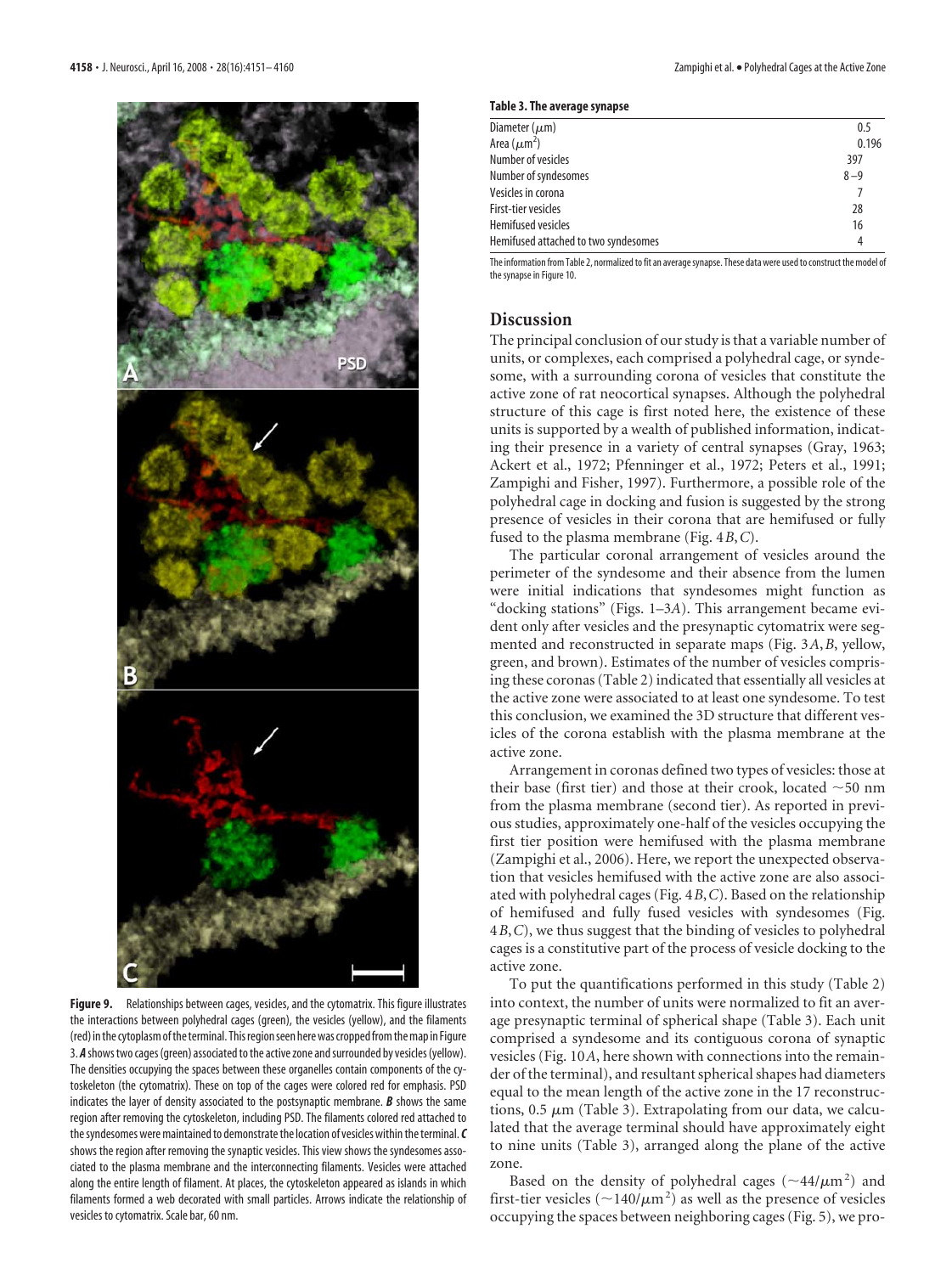

**Figure 10.** Model of an average synapse. The model predicts that the terminals of neocortical synapses are constructed of units comprising a polyhedral cage surrounded by a corona of vesicles. *A* depicts a single unit, represented with one vesicle at the base of the corona hemifused and one fully fused. Vesicles deeper within the terminal are shown tethered to the active zone via long filaments. In theory, a single synaptic unit could form a release site, although the existence of a terminal of this size was not determined in this study. **B** and C show neighboring units associated laterally by either one(106 nmspacing) ortwo(162 nmspacing) vesicles. Both types of lateral association between synaptic units were observed in the reconstructions (Figs. 3, 7). The predominance of cages separated by a single vesicle (C) gives rise to the prediction that synaptic units at the active zone exhibit hexagonal closed packing. *D* depicts the possible arrangement of eight synaptic units on the plane of the active zone. For simplicity, four units are separated by one intervening vesicle between cages (i.e., close packing) and four by two vesicles. Note that, at the close packed region, the vesicles are linked to two or three cages (dark and light circles). We speculate that the association with multiple cages extends the length of time these vesicles remain flush against the plasma membrane, thus increasing the probability for docking and fusion. Therefore, the model predicts that the packing of these units determines the number of vesicles available for immediate release.

pose that a significant degree of hexagonal close packing must occur between units on the plane of the active zone, conforming to the two arrangements shown in Figure 10, *A* and *B*. A consequence of close packing is that a number of vesicles would be linked to two and even three polyhedral cages (Fig. 10*D*, dark and light blue circles). We speculate that association with multiple cages extends the length of time these vesicles remain flush against the plasma membrane, thus increasing the probability for docking and fusion. Nevertheless, hexagonal close packing itself does not affect the result that very little docking can occur unassociated from polyhedral cages, revealed by our quantifications of the density of cages and first-tier vesicles.

The possibility that syndesomes play a role in vesicle docking was anticipated by the analysis of isolated fractions of active zones that contained syndesomes, called "grid particles" (Phillips et al., 2001). These studies identified  $\sim$  12 proteins belonging to different families [cytoskeletal (spectrin, tubulin, and actin), cell adhesion (N-cadherin, calcium/calmodulin-dependent serine kinase,

and  $\beta$ -catenin), endocytosis (clathrin, dynamin), vesicle fusion (*N*-ethylmaleimide-sensitive fusion protein [NSF] and Munc-18) and neurotransmitter loading (V-ATP synthetase)]. Although we cannot, as of yet, specifically identify individual proteins in conical maps, the 3D structure of syndesomes reflects the properties that have been attributed to some of these proteins in the literature. For example, cytoskeletal proteins, such as actin, may represent the long filaments tethering syndesomes to undocked vesicles (Doussau and Augustine, 2000) (Fig. 9*A–C*). Additionally, the presence of vesicle fusion proteins, such as NSF and Munc-18, both thought to function in combination with SNAREs (Rizo and Sudhof, 2002), may help to explain the link between syndesomes and SNAREs and thereby account for the hemifused and fully fused vesicles in the coronas.

The identification of clathrin in the fractions containing syndesomes (Phillips et al., 2001), however, was perplexing, because this protein is not traditionally associated with exocytosis. To explore this possibility, we fitted two kinds of hexagonal faces, reconstructed from cryomicroscopy of the barrel cage (Fotin et al., 2004), into our reconstruction (Fig. 8*A*,*B*). The congruency of the angles and sides of the polyhedra confirmed the possibility that the structure of the syndesome as a polyhedral cage was likely attributable to clathrin. However, additional investigation is required.

Syndesomes are not the only protein complexes that have been identified in the presynaptic terminal with putative roles in vesicle tethering, docking, and priming (for review, see Zhen and Jin, 2004). Among the others are (1) the tripartite complex comprising  $\alpha$ -Rab3-interacting molecule/Munc13/Rab3, that is thought to bring vesicles in contact with the priming machinery (Dulubova et al., 2005), (3) the Munc18/syntaxin1 complex that is thought to prime vesicles to a form-competent state (Rizo and Sudhof, 2002), and (3) the large Piccolo and Bassoon proteins that act as platforms for a myriad of other proteins and tether vesicles to the active zone (Fenster et al., 2000). Although it is likely that these other proteins interact with syndesomes, there is currently a lack of structural information regarding the location of these complexes. Until this improves, especially with respect to hemifused or fully fused vesicles, any attempt to unravel the possible relationships these complexes might have with syndesomes at the active zone is thwarted.

We thus conclude that the dense particles identified by Gray and others decades ago, here called syndesomes, represent novel protein complexes with distinct polyhedral structure, likely a result of clathrin. Their location exclusively at the active zone and their association with vesicles that are hemifused and fully fused with the plasma membrane strongly suggest that they function as docking stations with a role in neurotransmitter release. It seems likely that they are a critical player in organizing docked vesicles, regulating the size and configuration of the immediately releasable pool.

## **References**

- Abramoff MD, Magelhaes PJ, Ram SJ (2004) Image processing with Image J. Biophoton Int 11:36 –42.
- Ackert H, Pfenninger K, Moor K, Sandri C (1972) Freeze-etching and cytochemistry of vesicles and membrane complexes in synapses of the central nervous system. In: Structure and function of synapses (Pappas GD, Purpura DP, eds), pp 67–86. New York: Raven.
- Bloom FE, Aghajanian GK (1966) Cytochemistry of synapses: a selective staining method for electron microscopy. Science 154:1575–1577.
- Cantele F, Zampighi L, Radermacher M, Zampighi G, Lanzavecchia S (2007) Local refinement: an attempt to correct for shrinkage and distortion in electron tomography. J Struct Biol 158:59 –70.